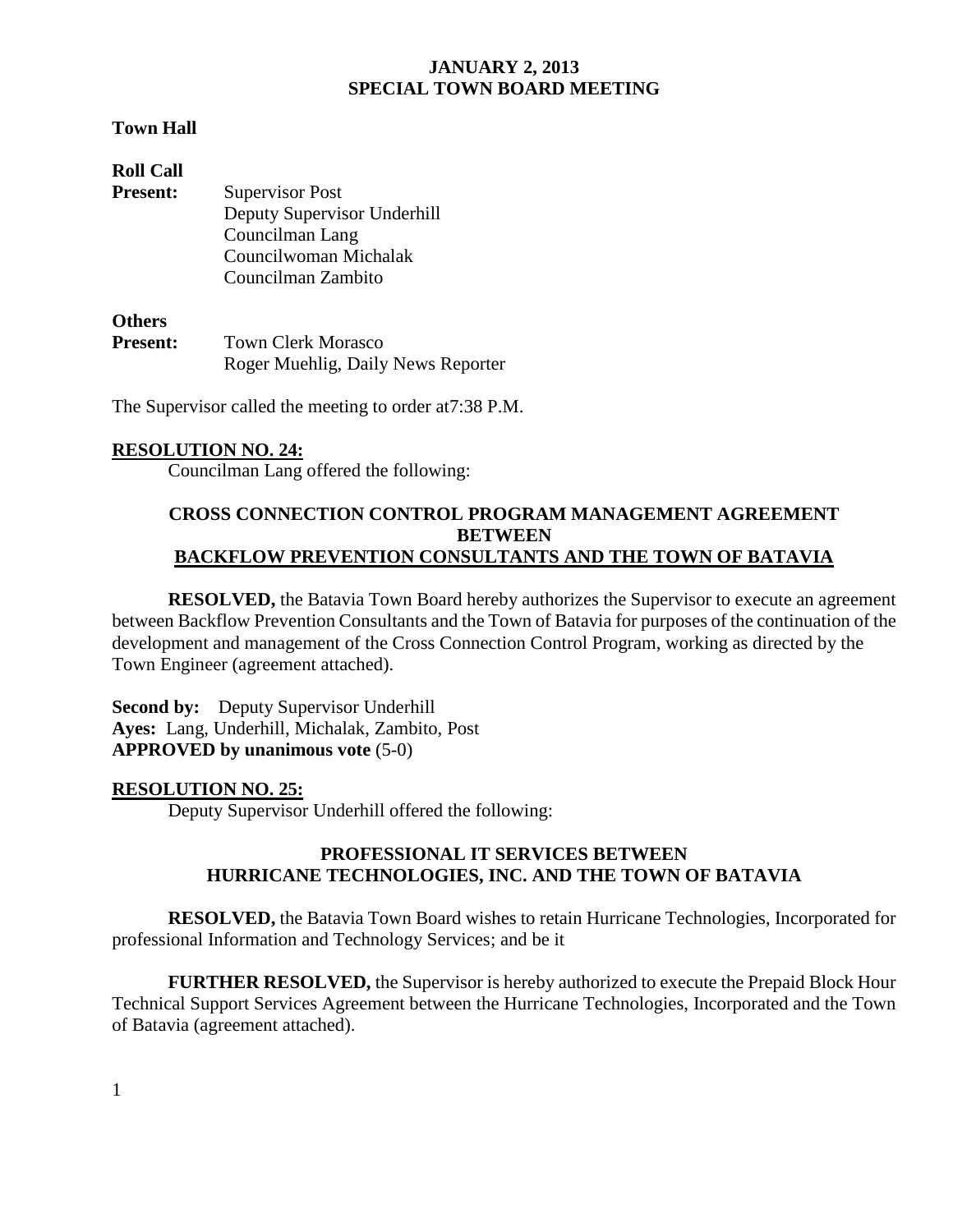**Second by:** Councilman Zambito **Ayes:** Underhill, Zambito, Lang, Michalak, Post **APPROVED by unanimous vote** (5-0)

#### **RESOLUTION NO. 26:**

Supervisor Post offered the following:

## **WEBSITE DESIGN AND MAINTENANCE**

**WHEREAS,** Rockhopper Technologies has been maintaining the Town of Batavia's website since 2009; and

**WHEREAS,** the Town wishes to continue having Rockhopper Technologies maintain the website.

#### **NOW, THEREFORE, BE IT**

**RESOLVED,** the Batavia Town Board hereby authorizes Rockhopper Technologies to maintain the Town's website at a cost of \$49.95 per hour.

**Second by:** Councilman Lang **Ayes:** Post, Lang, Underhill, Michalak, Zambito **APPROVED by unanimous vote** (5-0)

**RESOLUTION NO. 27:** Councilwoman Michalak offered the following:

#### **LEADERSHIP GENESEE**

**RESOLVED,** the Batavia Town Board hereby authorizes Sandra Baubie to participate in the 2013 Leadership Genesee program at a cost of \$1,950.00.

**Second by:** Deputy Supervisor Underhill **Ayes:** Michalak, Underhill, Zambito, Lang, Post **APPROVED by unanimous vote** (5-0)

#### **RESOLUTION NO. 28:**

Councilman Zambito offered the following:

## **CONTRACT TO PROVIDE ASSISTANCE TO EMPLOYEES WHO HAVE ALCOHOL, DRUG, FINANCIAL AND OTHER PERSONAL PROBLEMS**

**WHEREAS,** at the November 15, 1995 Town Board Meeting the Town Board adopted an Alcohol and Drug Testing Policy;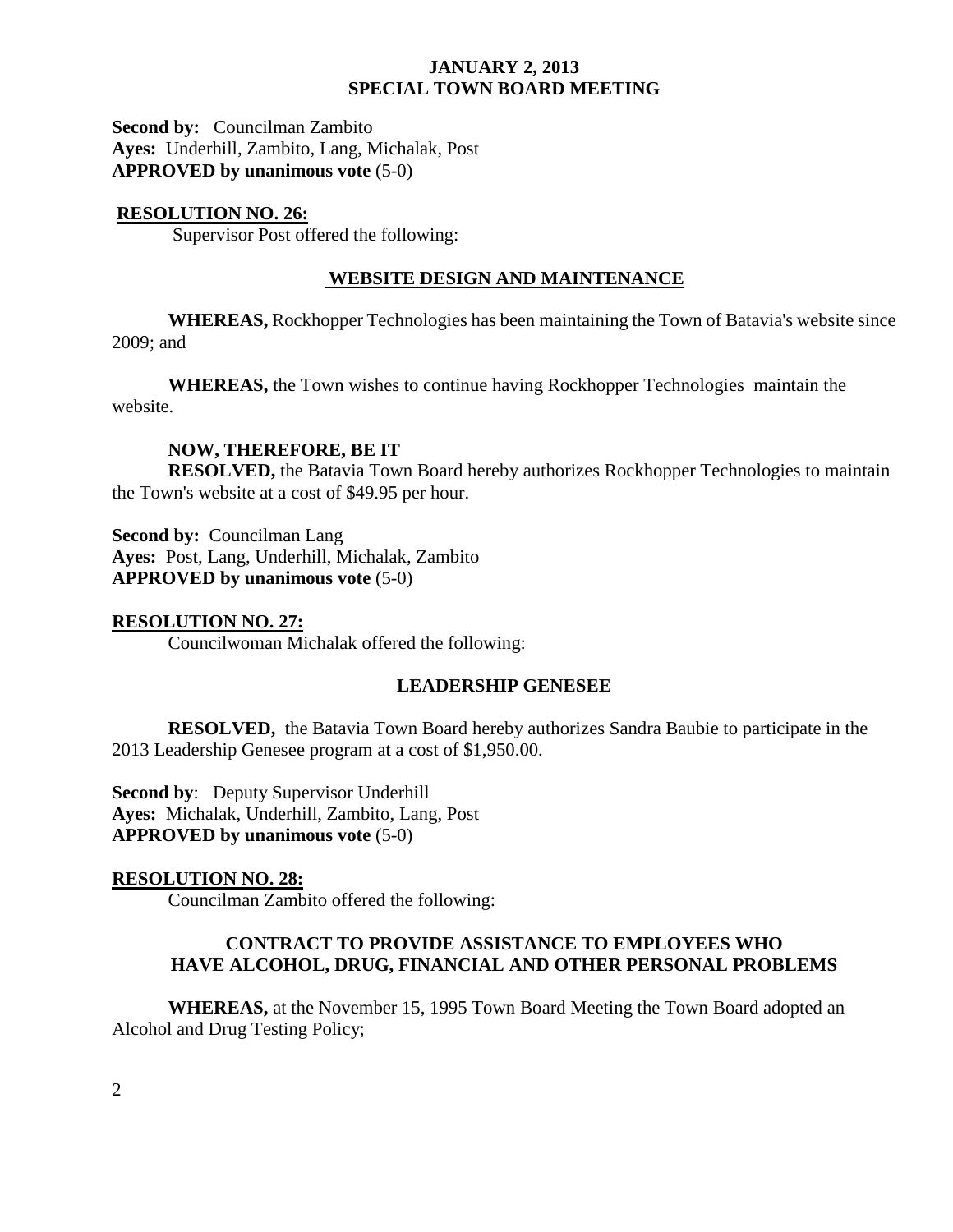**WHEREAS,** the Town wishes to provide assistance to employees who have alcohol, drug, financial and other personal problems;

**WHEREAS,** Royal Employer Services will provide these services to the Town at a cost of three hundred, twenty dollars (\$320.00) annually (contract attached).

**RESOLVED,** the Batavia Town Board hereby authorizes the Supervisor to execute the contract between the Town of Batavia and Royal Employer Services to provide assistance to employees who have alcohol, drug, financial, and other personal problems.

**RESOLVED,** this contract runs from January 1, 2013 to December 31, 2013.

**Second by:** Deputy Supervisor Underhill **Ayes:** Zambito, Underhill, Michalak, Lang, Post **APPROVED by unanimous vote** (5-0)

#### **RESOLUTION NO. 29:**

Councilman Lang offered the following:

## **DRUG AND ALCOHOL TESTING SERVICES**

**WHEREAS,** at the November 15, 1995 Town Board Meeting the Town Board adopted an Alcohol and Drug Testing Policy;

**WHEREAS,** the Town needs to contract for these testing services;

**WHEREAS,** WorkFit Medical, LLC, will provide these services, for employees holding safety sensitive positions (costs attached).

**RESOLVED,** the Batavia Town Board hereby retains WorkFit Medical, LLC for drug and alcohol testing services, for employees holding safety sensitive positions per costs above;

**RESOLVED,** this service runs from January 1, 2013 to December 31, 2013.

**Second by:** Deputy Supervisor Underhill **Ayes:** Lang, Underhill, Michalak, Zambito, Post **APPROVED by unanimous vote** (5-0)

The Supervisor welcomed all to a wonderful new year!!!

#### **ADJOURNMENT:**

Motion Deputy Supervisor Underhill, second Councilman Lang to adjourn the Special Town Board Meeting at 7:45 P.M.

**Ayes:** Underhill, Lang, Michalak, Zambito, Post